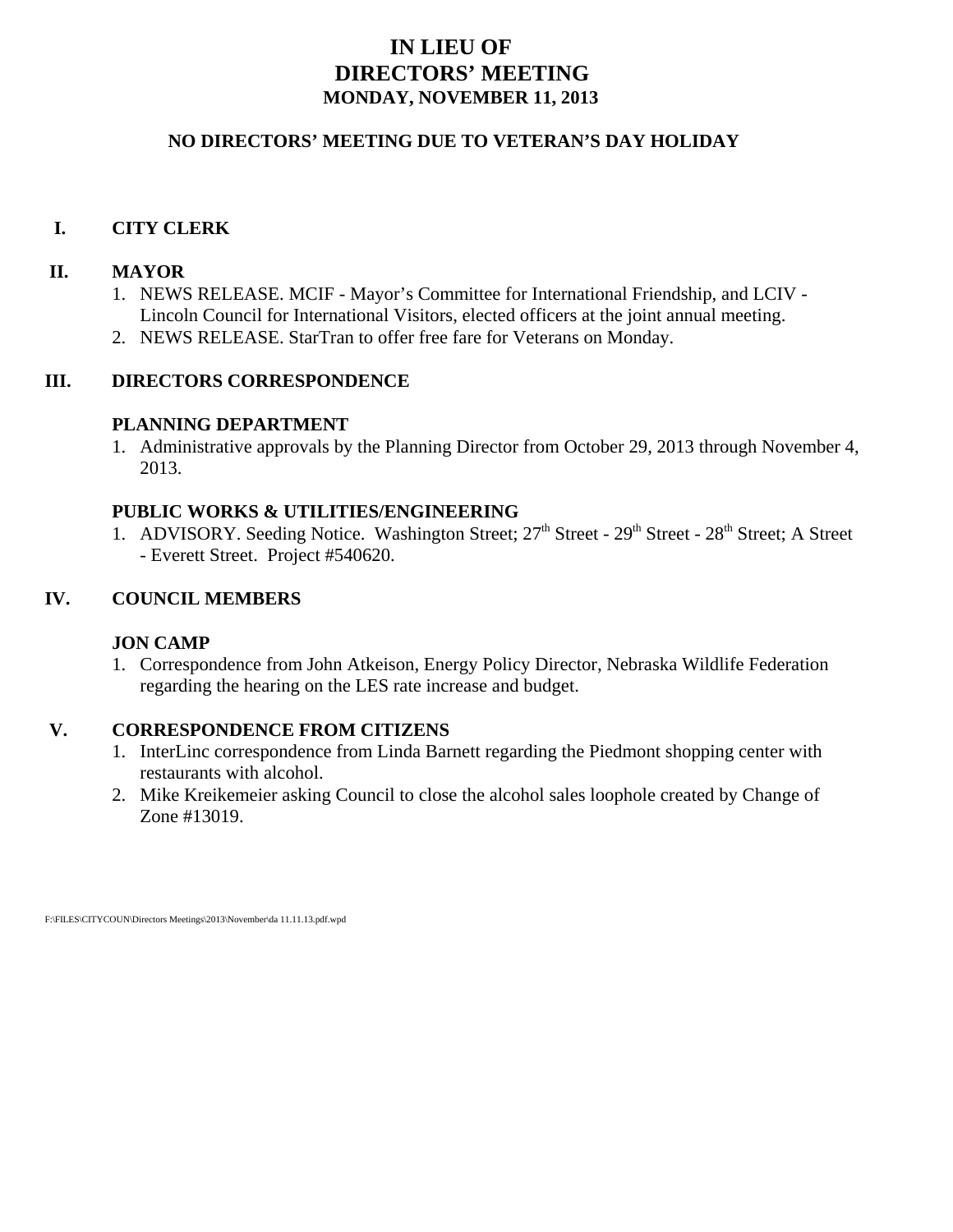

# **NEWS RELEASE**

**MAYOR CHRIS BEUTLER** lincoln.ne.gov

## **OFFICE OF THE MAYOR**

555 South 10th Street, Lincoln, NE 68508, 402-441-7511

**FOR IMMEDIATE RELEASE:** November 6, 2013 **FOR MORE INFORMATION:** Carmelee Tuma, MCIF, 402-471-1969

## **MCIF AND LCIV ELECT OFFICERS AT ANNUAL MEETING**

The Mayor's Committee for International Friendship (MCIF) and the Lincoln Council for International Visitors (LCIV) elected officers at the joint annual meeting October 15 at the Nebraska Club in Lincoln.

Officers elected for 2013-2014 are Brian Ridenour, President; Dolores Mather, Vice-President and Second Contact; Debbie Engstrom, Secretary; Elaine Hammer, Treasurer; Lisa Lee, First Contact; Bob Stoddard, Advisor; Carmelee Tuma, Newsletter Editor and Public Relations Coordinator; and Sherri Johnson, Director.

Peter Levitov, Emeritus Associate Dean, UNL International Affairs, presented a program on International Students at the University of Nebraska. Former Mayors Coleen Seng and Don Wesely and four educators from India were among those attending.

LCIV provides support for the MCIF, a volunteer organization which hosts visitors from around the world. The committee arranges visits with professional counterparts and plans cultural exchanges and learning experiences to promote international understanding among the visitors and citizens in the Lincoln area. Participants are established or potential foreign leaders and are selected by American Embassies overseas to visit the U.S. to experience this country firsthand.

Any individuals interested in volunteering to help MICF/LCIV in its mission can contact Ridenour at 402-488-4500 or Engstrom at 402-327-9936.

- 30 -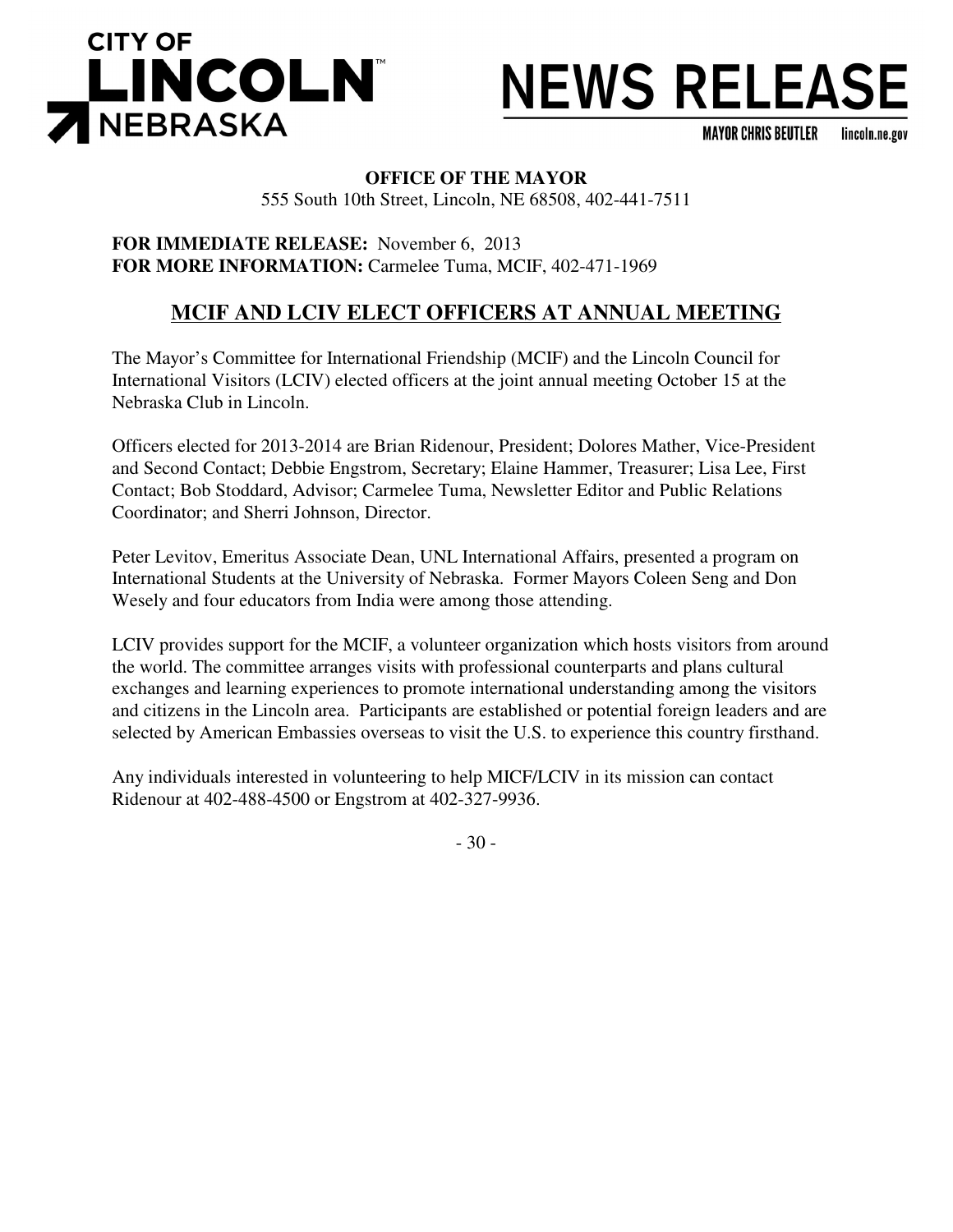

## **NEWS RELEASE**

**MAYOR CHRIS BEUTLER** lincoln.ne.gov

## **PUBLIC WORKS AND UTILITIES DEPARTMENT**

StarTran, 710 "J" St., Lincoln, NE 68508, 402-441-7185

**FOR IMMEDIATE RELEASE:** November 7, 2013 **FOR MORE INFORMATION:** Michael Davis, StarTran, 402-441-7185

## **STARTRAN TO OFFER FREE FARE FOR VETERANS MONDAY**

StarTran will observe Veterans Day and honor all former and current members of the military by offering them free fare all day Monday, November 11, 2013. Sapp Brothers is sponsoring StarTran's holiday promotion.

"We want to thank all the men and women who served their country so proudly over the years and those who continue to serve today," said StarTran Transit Manager Michael Davis. "We appreciate Sapp Brothers helping us honor these brave men and women with a small token of our appreciation for the sacrifice they've made for their country."

StarTran offices will be closed Monday for the holiday, but buses will be running. For additional StarTran information, call 402-476-1234 or visit startran.lincoln.ne.gov.

- 30 -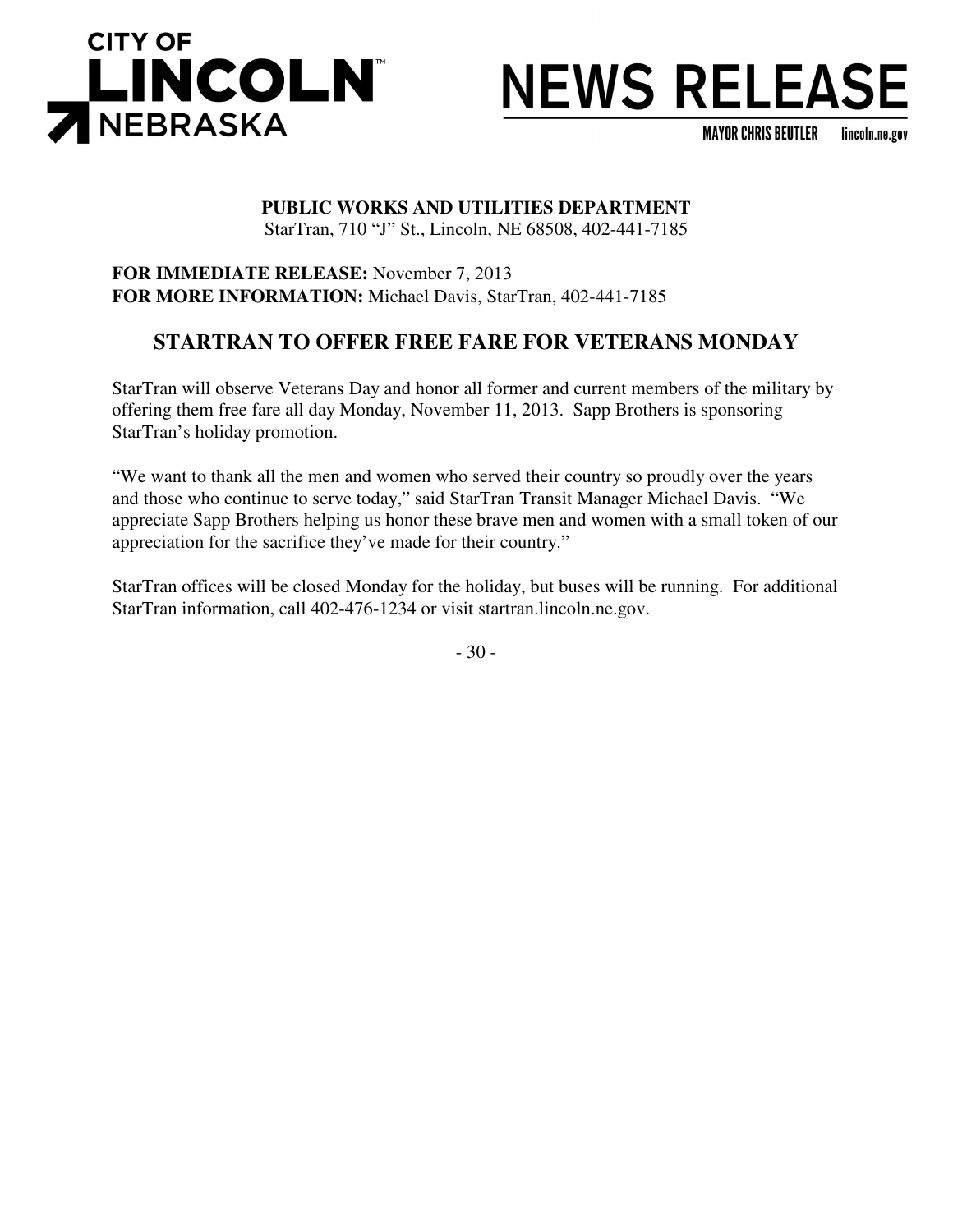

## *Memorandum*

|  | <i>Date:</i> $\leftrightarrow$ November 5, 2013          |
|--|----------------------------------------------------------|
|  | $To: \leftrightarrow$ City Clerk                         |
|  | $From: \Leftrightarrow$ Teresa McKinstry, Planning Dept. |
|  | $Re:$ Administrative Approvals                           |
|  | $cc:$ $\leftrightarrow$ Jean Preister                    |

This is a list of the administrative approvals by the Planning Director from October 29, 2013 through November 4, 2013:

**Administrative Amendment No. 13067** to Final Plat No. 96011, approved by the Planning Director on October 30, 2013, requested by University of Nebraska Foundation, to extend the time for two years to install sidewalks and street trees for University of Nebraska Technology Park Original Addition. The improvements shall be completed by October 30, 2015. Property is generally located at NW. 1<sup>st</sup> St. and Highland Blvd.

**Administrative Amendment No. 13069** to Final Plat No. 06109, approved by the Planning Director on October 30, 2013, requested by University of Nebraska Foundation, to extend the time for two years to install sidewalks and street trees for University of Nebraska Technology Park 2<sup>nd</sup> Addition. The improvements shall be completed by October 30, 2015. Property is generally located at NW. 1<sup>st</sup> St. and Highland Blvd.

**Administrative Amendment No. 13075** to Special Permit No. 07041, Fox Trail Estates Community Unit Plan, was denied by the Planning Director on October 29, 2013, requested by Vladimir Gorelyy and Nataliya Chorna, to reduce the setbacks on outlots, on property generally located at SW. 56<sup>th</sup> St. and W. Old Cheney Rd.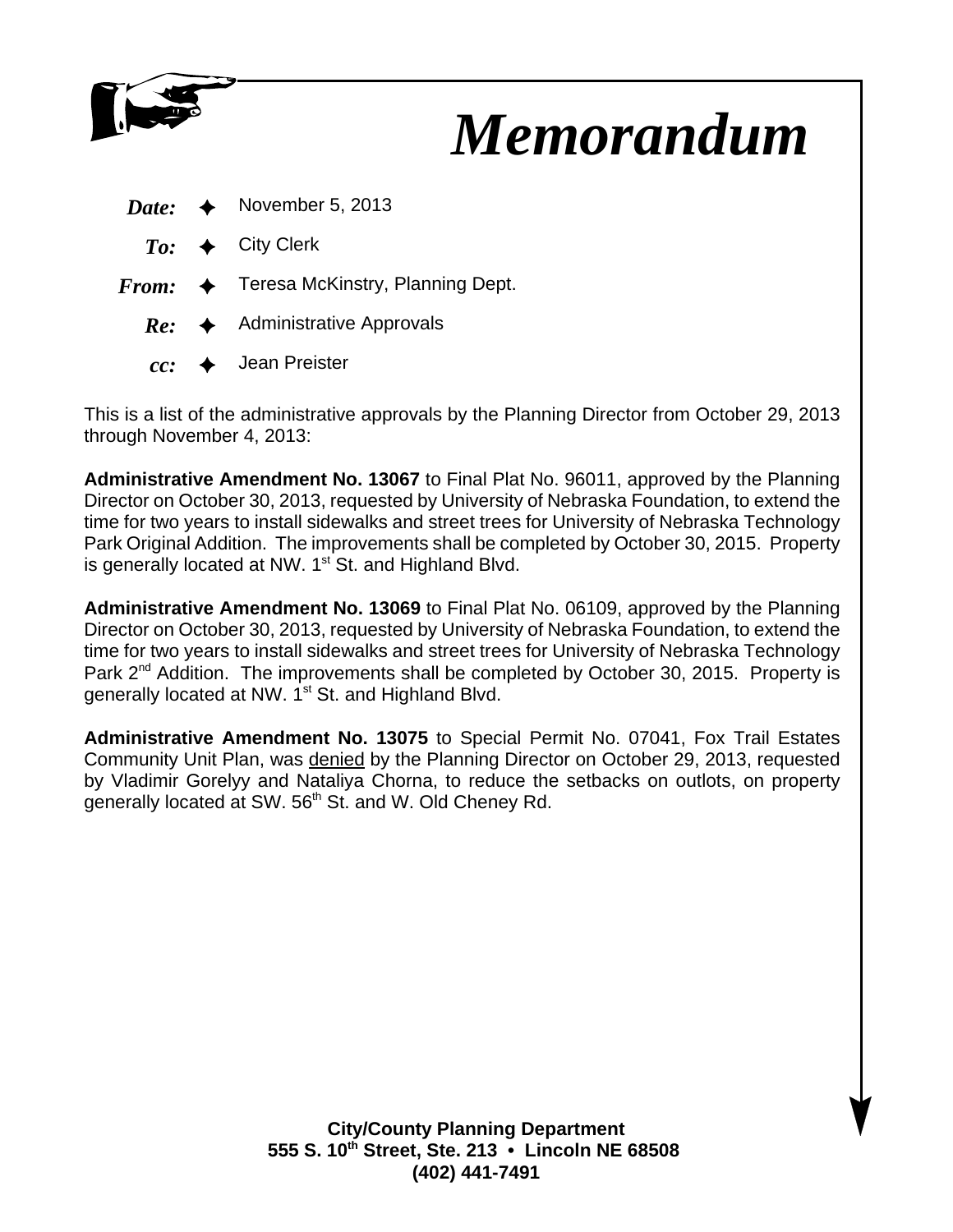

November 6, 2013

## **Seeding Notice Washington Street; 27<sup>th</sup> Street - 29<sup>th</sup> Street** 28<sup>th</sup> Street; A Street - Everett Street **Project #540620**

Since we had sporadic results with seeding last fall due to the dry weather, the City of Lincoln has hired ImageScapes to seed the area between the curb and sidewalk.

After ImageScapes has completed the seeding, it will be the property owner's responsibility to maintain this area.

If you have any questions, please contact one of the following people:

Ron Edson, Construction Project Manager Jamie Ramaekers City of Lincoln ImageScapes Inc. 402-525-9294 402-580-0188 [redson@lincoln.ne.gov](mailto:redson@lincoln.ne.gov)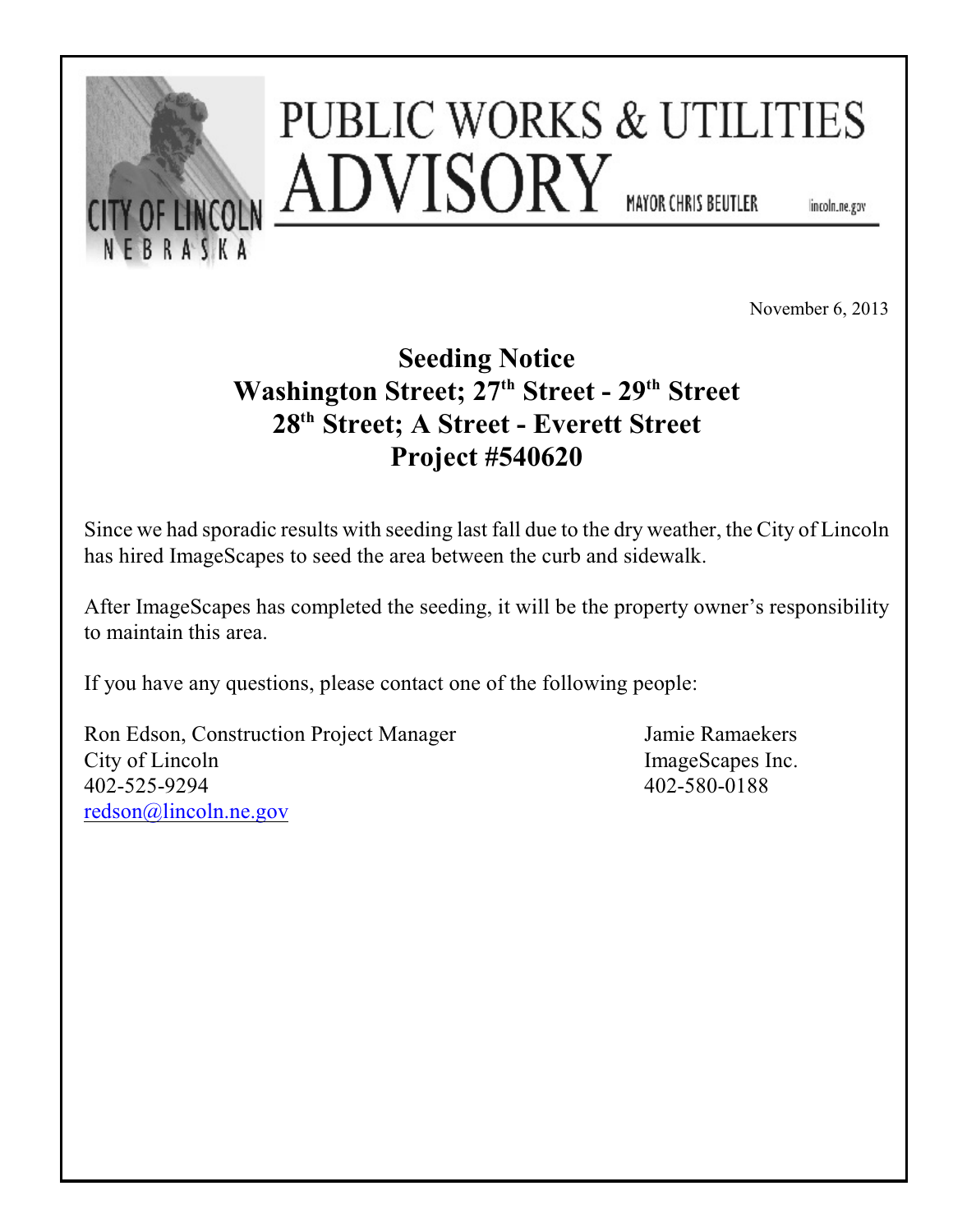## **Mary M. Meyer**

**From:** Jon Camp

**Subject:** LES follow-up

**From:** John Atkeison [mailto:john@nebraskawildlife.org] **Sent:** Tuesday, November 05, 2013 3:26 PM **To:** Jon Camp **Subject:** LES follow-up

Dear Councilmember Camp,

Thank you for the open way the Council received the input of the public at last evening's hearing on the LES rate increase and budget.

There are a couple of points and clarifications I would offer in addition to my testimony and the *Local View* column in the *Journal Star*.

Please study for yourself the **LES survey (PDF here)** concerning renewable energy. Particularly I would ask that you look at the actual questions that were asked and their results. I do not think reading the summaries can substitute, nor can one evaluate the disparate claims made about the survey without doing so.

Some interpretations have made rather grand generalizations from responses to very narrowly focused questions. One example concerns Question 5, which asks about preference for the locating renewable generation in Lincoln as opposed to elsewhere, but was represented as reflecting attitudes about renewables in general. Questions 2 and 4 can better be used to gauge attitude towards renewables, and the response was overwhelmingly positive.

Let's clarify one point in the survey that came up at the meeting: Those who indicated an unambiguous willingness to pay more for renewable energy *if it were sited locally* were 50.7% of the respondents.

Another clarification-- a very large part of the increase in the price of electricity is the huge increase in the **price of delivered coal**, especially in 2008 and 2009, when for many utilities the cost of coal doubled. The data that demonstrates this is available for download on the Energy Information Agency web site. If you would like a copy of the data and my preliminary analysis, just send me a high-capacity thumb drive and I will be glad to share.

You may also be interested in the recent reports that raise serious questions about the actual supply of economically extractable coal. I find the authors' concerns to be worthy of further study.

Simultaneous with the escalation of coal and natural gas prices we have seen the price of wind generated electricity available to Nebraska utilities drop to the level of coal-fired power and below. CEO Wailes confirmed that last evening. The cost of photovoltaic installations continues its remarkable drop as well, and sometime over the next decade or two may displace much of the wind power that we love today.

**Clean Energy Lincoln is** an informal group of Lincoln citizens who have been meeting for over a year to craft an energy plan that would better meet the needs of our City. Some of it encourages LES to do more of the same, such as adding more renewables and expanding the District Energy initiatives. Some sections urge our utility to go further-- to make a plan to transition completely off fossil fuels, for instance. I'll be sharing that plan with you soon.

One final point. Most of us who spoke last night were very tightly focused on the immediate business at hand. But there was one voice that rose above the concerns limited to this moment and addressed the context of all decisions about energy that we make. That voice was Rev. Ken Moore, who provided a realistic and moderate expression of concerns that were shared by many-- I am guessing most-- of those who spoke in favor of the LES budget.

Please do not think of his as a lone voice, but as the voice of conscience and realism that speaks for very many people in Lincoln.

## Sincerely, *John*

John Atkeison, Energy Policy Director, Nebraska Wildlife Federation

Cell 402.915.3210, Ofc. (402) 477-1008 http://bit.ly/LjsAtkeisonRenewOpEd http://bit.ly/LESRenewableSurvey13 http://bit.ly/CeaFaultyCoal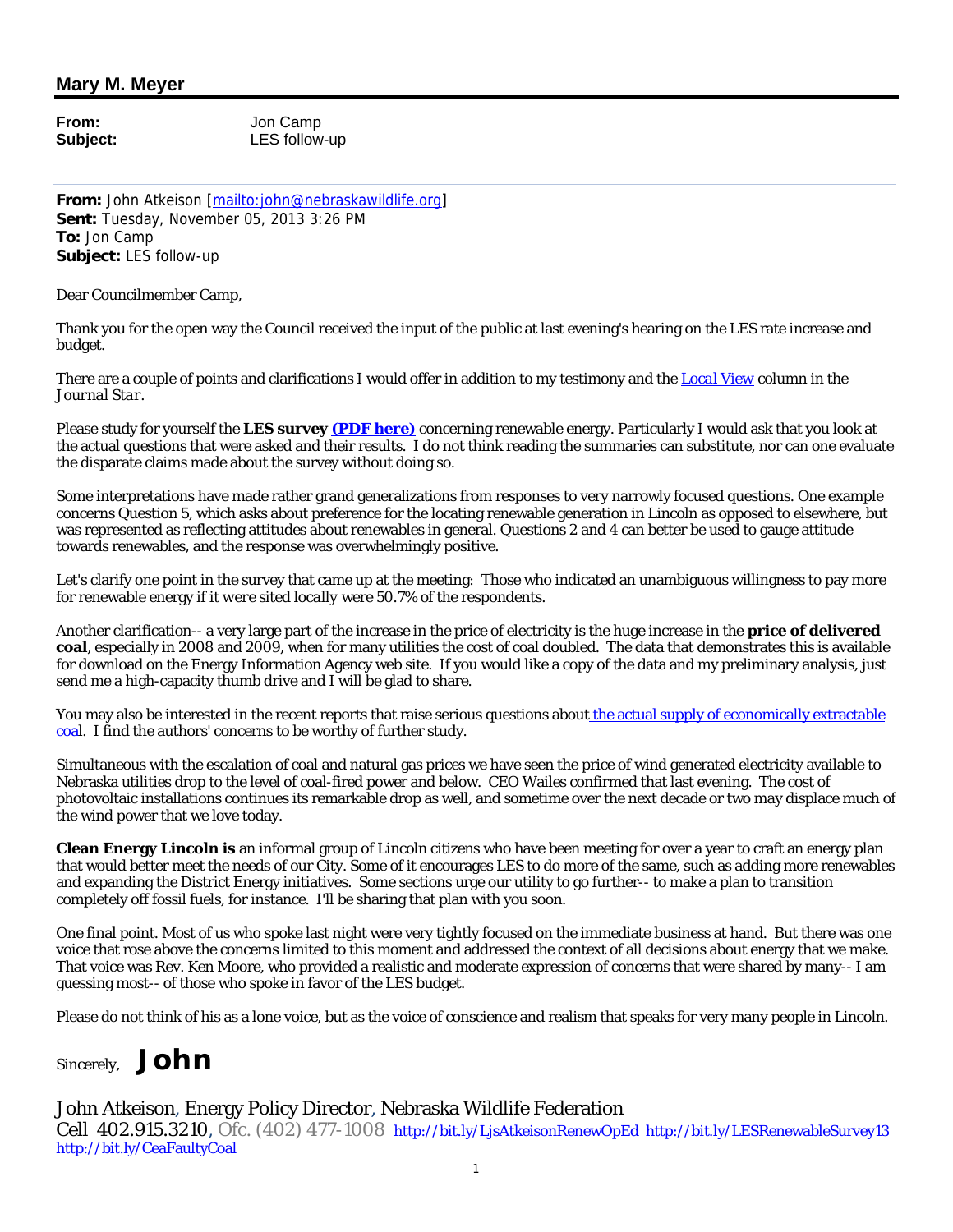#### **Mary M. Meyer**

**From:** WebForm [none@lincoln.ne.gov]<br> **Sent:** Tuesday. November 05. 2013 1:0 **Sent:** Tuesday, November 05, 2013 1:08 PM<br> **To:** Council Packet **To:** Council Packet **Subject:** InterLinc: Council Feedback

InterLinc: City Council Feedback for General Council

Name: Linda Barnett Address: 5200 Valley Road City: Lincoln, NE 68510

Phone: 402.499.1698 Fax: Email: lindadeanne@gmail.com

Comment or Question: Council,

I read the article in this morning's paper about the Piedmont shopping center and the limitations on a restaurant with alcohol. I live in the Piedmont neighborhood, we are excited and supportive of the renovations to the shopping center in Piedmont. I've spoken to a couple of my neighbors and we are wondering why someone from the Clinton Neighborhood Association would weigh in on something that is far from their area. Unfortunately we, as a neighborhood, were not aware of this on the council agenda and would like to have some discussions about the concept of a restaurant with alcohol sales. Since the shopping center is so old, and there are other zoning changes that have been made thru the years, I would hope some compromise could be worked out for this renovation.

Linda Barnett.